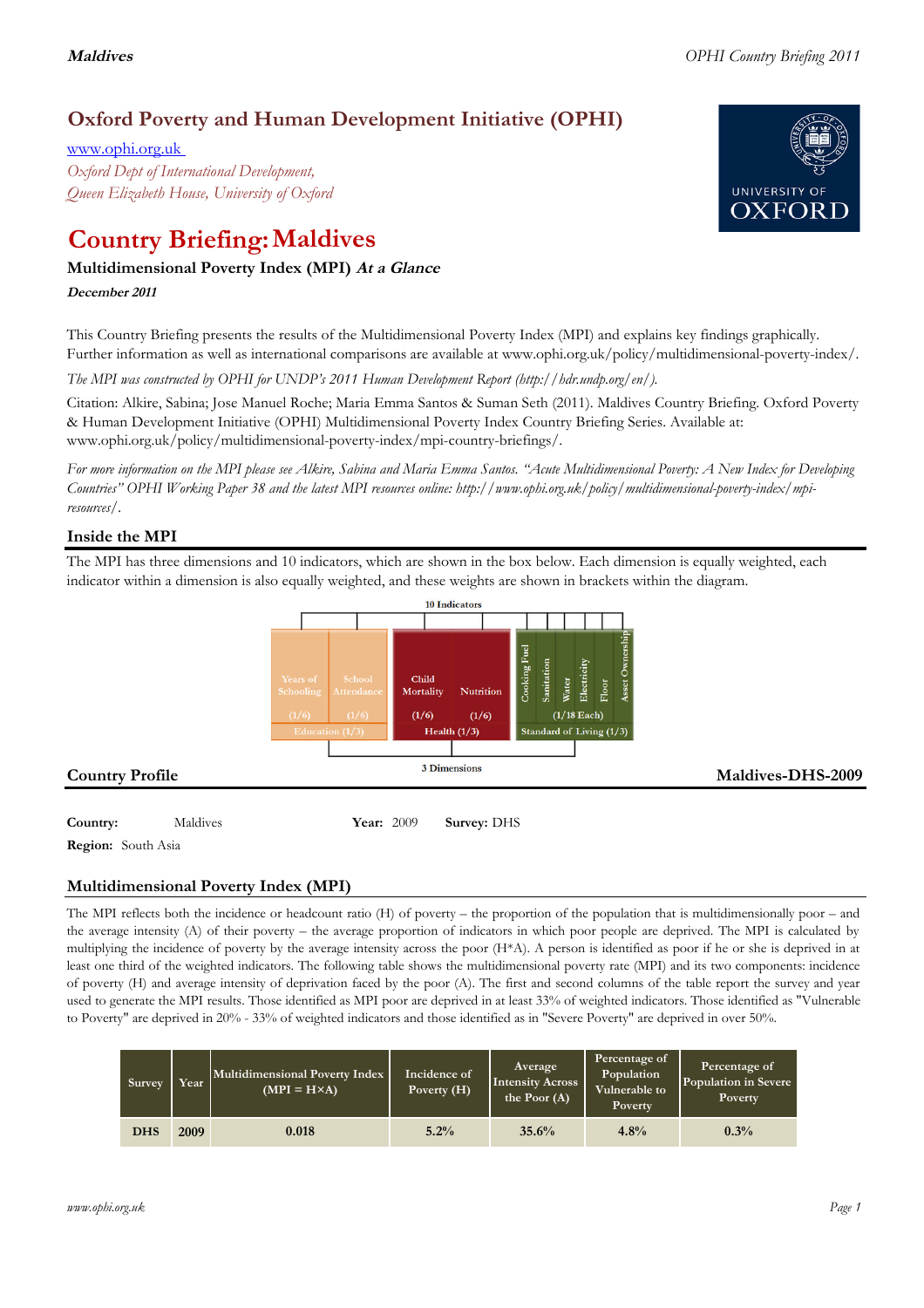### **Comparing the MPI with Other Poverty Measures**

Column chart A compares the poverty rate using the MPI with three other commonly used poverty measures. The height of the first column denotes the percentage of people who are MPI poor (also called the incidence or headcount ratio). The second and third columns denote the percentages of people who are poor according to the \$1.25 a day income poverty line and \$2.00 a day line, respectively. The final column denotes the percentage of people who are poor according to the national income poverty line. The table on the right-hand side reports various descriptive statistics for the country. The statistics shaded in khaki/olive are taken from the year closest to the year of the survey used to calculate the MPI. The year is provided below each column in chart A.



|                |                         | Summary                                                                                                                                                |          |  |  |
|----------------|-------------------------|--------------------------------------------------------------------------------------------------------------------------------------------------------|----------|--|--|
| erty Measures  |                         | 0.018<br>Multidimensional Poverty Index                                                                                                                |          |  |  |
|                |                         | Percentage of MPI Poor (H)                                                                                                                             | 5.2%     |  |  |
| 12.2%          |                         | Average Intensity of Deprivation (A)<br>35.6%                                                                                                          |          |  |  |
|                |                         | Percentage of Income Poor (\$1.25 a day) <sup><math>\ddagger</math></sup>                                                                              | $1.5\%$  |  |  |
|                |                         | Percentage of Income Poor (\$2.00 a day) <sup><math>\bar{x}</math></sup>                                                                               | $12.2\%$ |  |  |
|                |                         | Percentage of Poor (National Poverty Line) <sup>#</sup>                                                                                                | No Data  |  |  |
|                | $0.0\%$                 | Human Development Index 2011*                                                                                                                          | 0.661    |  |  |
| US\$2 a day    | <b>National Poverty</b> | $HDI$ rank*                                                                                                                                            | 109      |  |  |
| 2004           | Line<br>No data         | $HDI category*$                                                                                                                                        | Medium   |  |  |
| <b>Aeasure</b> |                         | # The World Bank (2011). "World Development Indicators." Washington, DC.<br>* UNDP (2011). "Human Development Report", Statistical Table 1 . New York. |          |  |  |
|                |                         | Note: For population figures and numbers of MPI poor people, consult the tables on OPHI's                                                              |          |  |  |

### **Comparing the MPI with Other Poverty Measures**

Column chart B shows the percentage of people who are MPI poor (also called the incidence or headcount) in the 109 developing countries analysed. The column denoting this country is dark, with other countries shown in light grey. The dark dots denote the percentage of people who are income poor according to the \$1.25 a day poverty line in each country. The graph above tells you the year this data comes from. Dots are only shown where the income data available is within three years of the MPI survey year.



**B. Headcounts of MPI Poor and \$1.25/day Poor**

te: http://www.ophi.org.uk/policy/multidimensional-poverty-index/



*www.ophi.org.uk Page 2*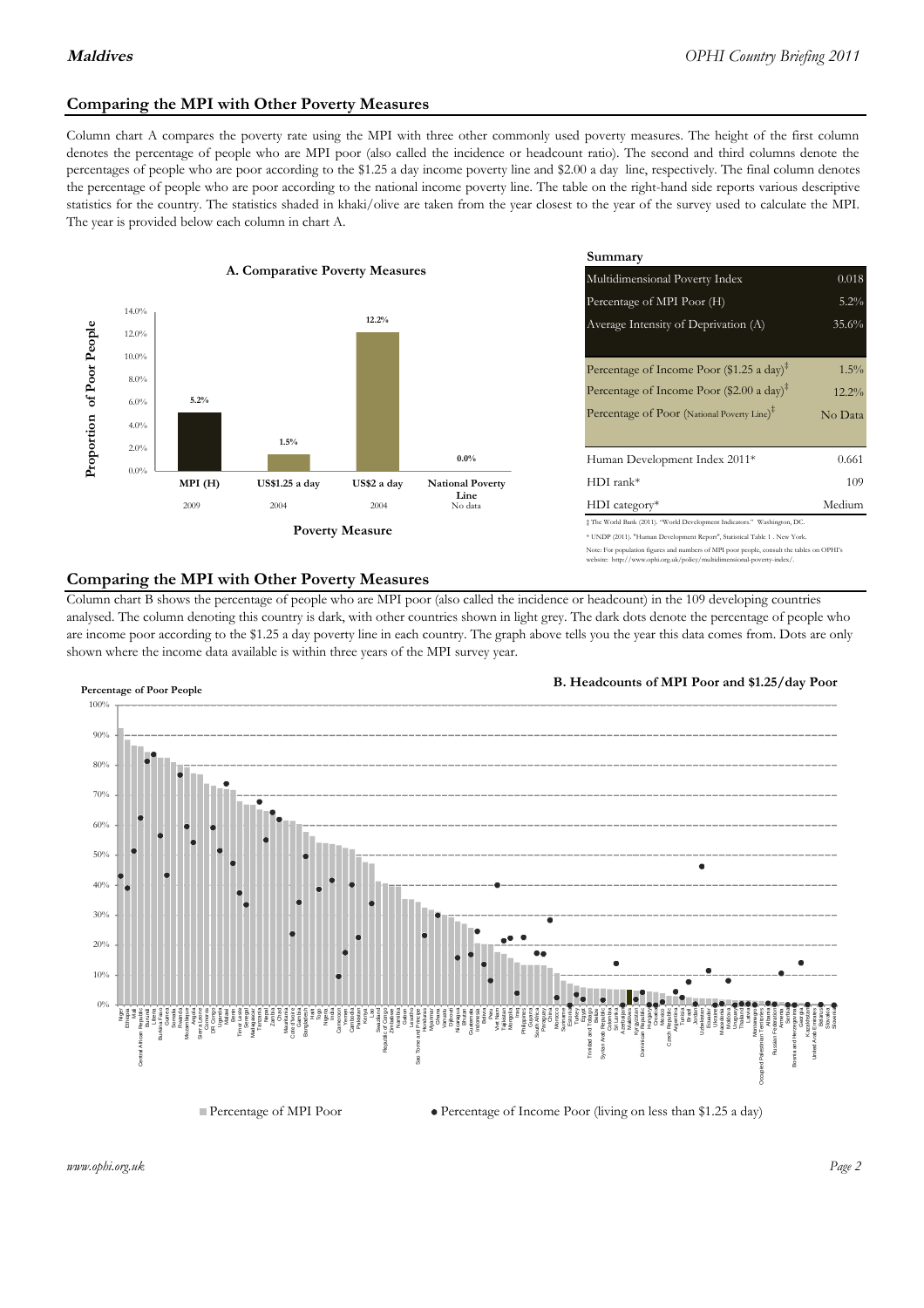### **Incidence of Deprivation in Each of the MPI Indicators**

The MPI uses 10 indicators to measure poverty in three dimensions: education, health and living standards. The bar chart to the left reports the proportion of the population that is poor and deprived in each indicator. We do not include the deprivation of non-poor people. The spider diagram to the right compares the proportions of the population that are poor and deprived across different indicators. At the same time it compares the performance of rural areas and urban areas with that of the national aggregate. Patterns of deprivation may differ in rural and urban areas.



### **Composition of the MPI**

The MPI can be broken down to see directly how much each indicator contributes to multidimensional poverty. The following figure shows the composition of the MPI using a pie chart. Each piece of the pie represents the percentage contribution of each indicator to the overall MPI of the country. The larger the slice of the pie chart, the bigger the weighted contribution of the indicator to overall poverty.